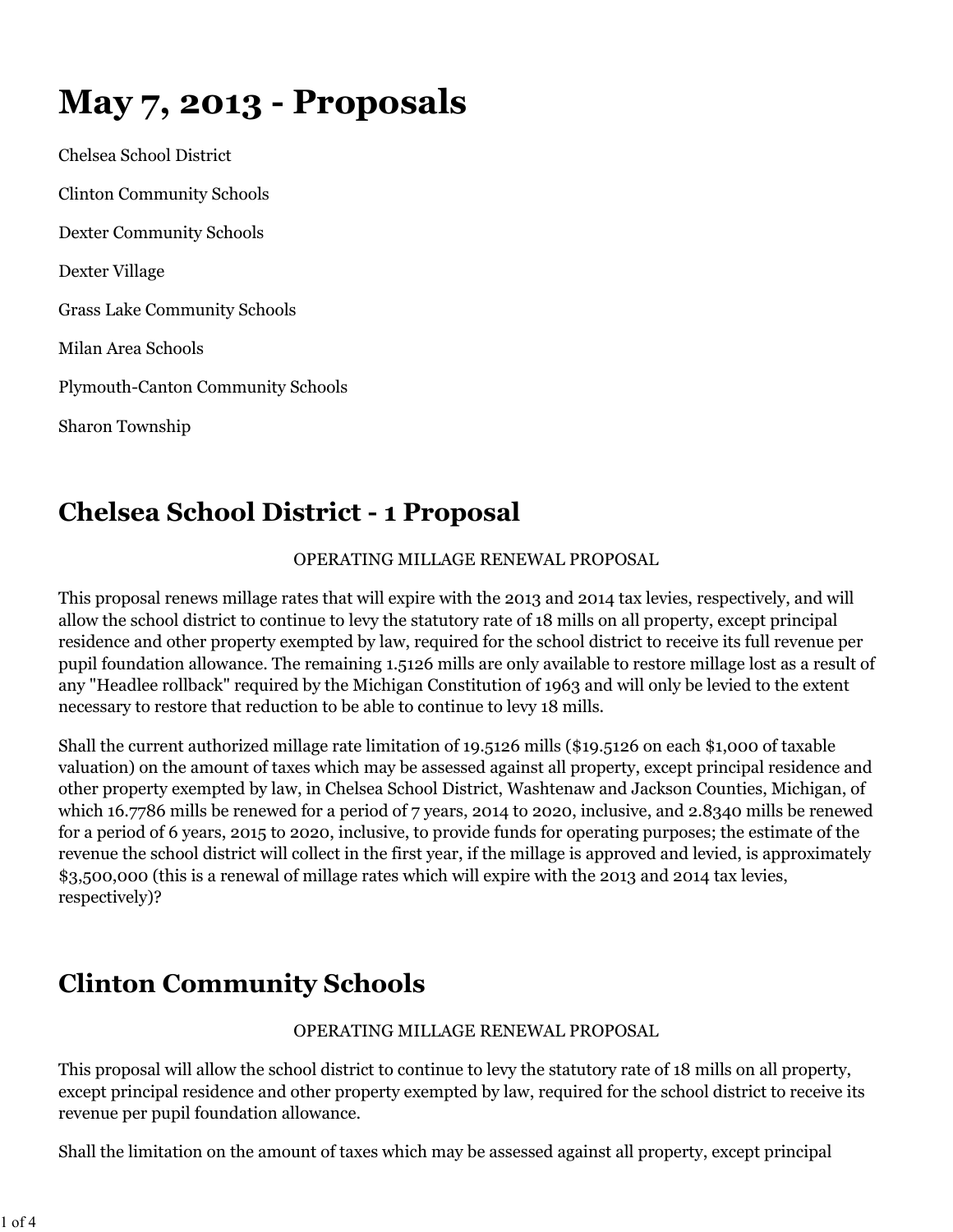residence and other property exempted by law, in Clinton Community Schools, Lenawee and Washtenaw Counties, Michigan, be increased by 18 mills (\$18.00 on each \$1,000 of taxable valuation) for the year 2013, to provide funds for operating purposes; the estimate of the revenue the school district will collect if the millage is approved and levied in 2013 is approximately \$965,293.24 (this is a renewal of millage which expired with the 2012 tax levy)?

### **Dexter Community Schools - 2 Proposals**

#### NON-HOMESTEAD MILLAGE REAUTHORIZATION PROPOSAL

*This proposal would reauthorize the levy of mills by the Dexter Community Schools for general operating purposes, and would restore the authority lost through application of the Headlee Amendment to the Michigan Constitution. The School District's existing authorization, which has been reduced by application of the Headlee Amendment, expires with the 2013 levy. Approval of this proposal together with other millage authority proposed to be approved by the voters would assure the School District of the authority to levy the statutory rate of 18 mills against non-homestead property required for the School District to receive revenues from the State at the full foundation allowance permitted by the State.*

Shall the limitation on the amount of taxes which may be imposed on taxable non-homestead property in the Dexter Community Schools, Counties of Washtenaw and Livingston, Michigan, be increased by 18.00 mills (\$18.00 per \$1,000 of taxable value) for twenty (20) years, the years 2014 to 2033, inclusive, to provide funds for operating expenses of the District? If approved, this millage would raise an estimated \$4,130,000 for the District in 2014.

#### NON-HOMESTEAD MILLAGE "CUSHION" PROPOSAL

*This authorization will allow the Dexter Community Schools to levy mills previously authorized for general operating purposes on non-homestead property for which authority expires with the District's 2013 tax levy. If the Non-Homestead Millage Reauthorization Proposal is also approved by the electors, approval of this proposal would assure the School District of the authority to levy the statutory rate of 18 mills against nonhomestead property required for the School District to receive revenues at the full foundation allowance permitted by the State compensating for future Headlee rollbacks of up to 3.00 mills.*

Shall the Dexter Community Schools, Counties of Washtenaw and Livingston, Michigan be authorized to levy 3.00 mills (\$3.00 per \$1,000 of taxable value) by increasing the limitation on the amount of taxes which may be imposed on taxable non-homestead property in the school district, for twenty (20) years, the years 2014 to 2033, inclusive, to provide funds for operating expenses of the District? This millage would raise approximately \$41,000 in the first year that it is levied.

### **Dexter Village - 1 Proposal**

#### REFERENDUM OF INCORPORATION PROCESS

Shall the proceedings continue that propose to incorporate the Village of Dexter and lands in Webster and Scio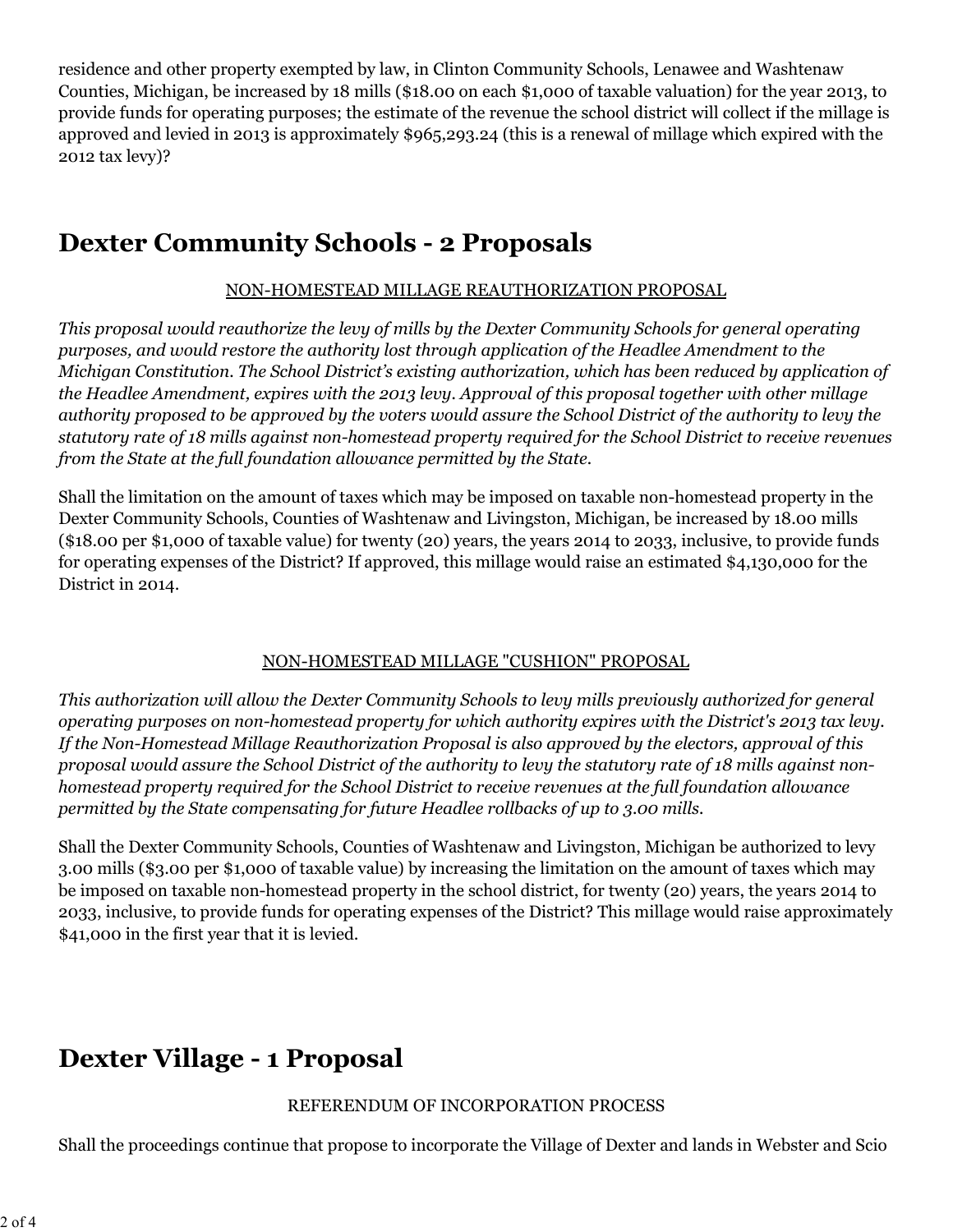Townships, Washtenaw County, as a Home Rule City?

Note: A "Yes" vote permits the incorporation proceedings to continue.

A "No" vote terminates incorporation proceedings.

### **Grass Lake Community Schools - 1 Proposal**

OPERATING MILLAGE RENEWAL PROPOSAL

This proposal will allow the school district to continue to levy the statutory maximum rate of 18 mills on all property, except principal residence and other property exempted by law, required for the school district to receive its revenue per pupil foundation allowance.

Shall the currently authorized millage rate limitation of 18.4419 mills (\$18.4419 on each \$1,000 of taxable valuation) on the amount of taxes which may be assessed against all property, except principal residence and other property exempted by law, in Grass Lake Community Schools, Jackson and Washtenaw Counties, Michigan, be renewed for a period of 20 years, 2014 to 2033, inclusive, to provide funds for operating purposes; the estimate of the revenue the school district will collect if the millage is approved and levied in 2014 is approximately \$969,861.26 (this is a renewal of millage which will expire with the 2013 tax levy)?

### **Milan Area Schools - 1 Proposal**

OPERATING MILLAGE RENEWAL PROPOSAL

This proposal will allow the school district to continue to levy a portion of the statutory rate of 18 mills on all property, except principal residence and other property exempted by law, required for the school district to receive its revenue per pupil foundation allowance and renews millage that will expire with the 2013 tax levy.

Shall the currently authorized millage rate limitation of 17.9748 mills (\$17.9748 on each \$1,000 of taxable valuation) on the amount of taxes which may be assessed against all property, except principal residence and other property exempted by law, in Milan Area Schools, Washtenaw and Monroe Counties, Michigan, be renewed for a period of 20 years, 2014 to 2033, inclusive, to provide funds for operating purposes; the estimate of the revenue the school district will collect if the millage is approved and levied in 2014 is approximately \$2,012,403 (this is a renewal of millage which will expire with the 2013 tax levy)?

### **Plymouth-Canton Community Schools - 1 Proposal**

#### BONDING PROPOSAL

Shall Plymouth-Canton Community Schools, Wayne and Washtenaw Counties, Michigan, borrow the sum of not to exceed One Hundred Fourteen Million Four Hundred Thousand Dollars (\$114,400,000) and issue in one or more series its general obligation unlimited tax bonds therefor, for the purpose of:

partially remodeling, furnishing and refurnishing, equipping and re-equipping school facilities; erecting, furnishing and equipping a new middle school; erecting, furnishing, and equipping additions to and partially